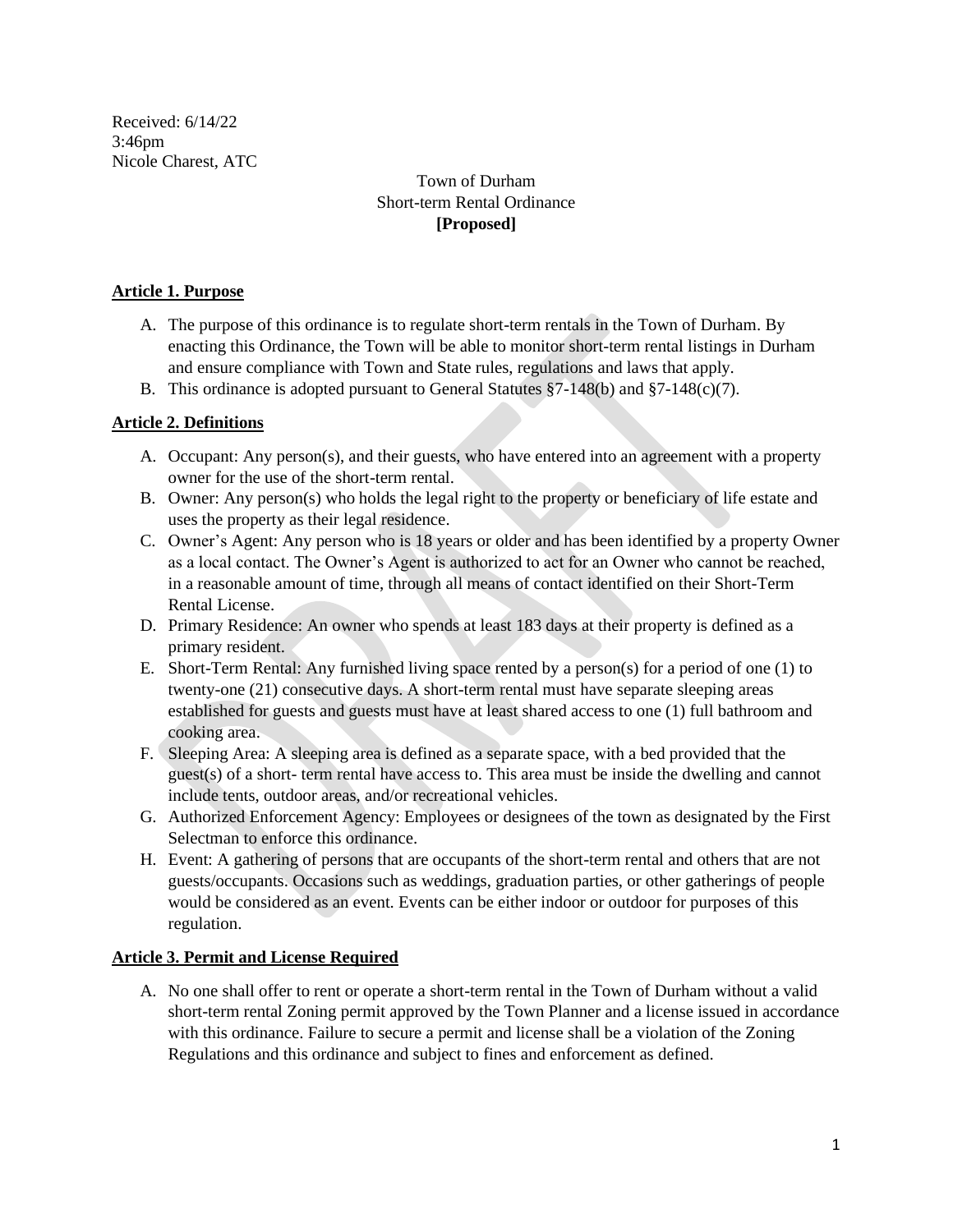B. Only the owner(s) of record of the Premises are subject to the permit and license. Applicant must be eighteen (18) years of age or older to apply for and obtain a Zoning Permit and License for the short-term rental.

### **Article 4. Application Process for a Short-Term Rental License**

- A. Application Process
	- 1. An application form as issued by the Planning and Land Use Department must be completed.
	- 2. All information entered on the form must be true and accurate to the applicant's knowledge and belief.
	- 3. The application shall include but not be limited to the following:
		- i. A list of all owners(s) and primary residents of the property, and their contact information.
		- ii. Contact information for an Owner's Agent who can be called on in emergency situations if property owner is not responsive.
		- iii. The number of separate sleeping spaces made available to guest(s) of the shortterm rental.
		- iv. A signed affidavit attesting to the fact that the Property is in compliance with health and safety rules, zoning and the building and fire safety codes and allowing Town officials the right to perform inspections, both externally and internally, of a short-term rental property when safety violations are suspected.
	- 4. A new application fee of (\$XXX) shall be collected upon the submission of the completed license application.
	- 5. The Town Planner, or his/her designee, shall approve or deny any application for a shortterm rental in the Town of Durham.
	- 6. An initial safety inspection must be completed by the Building Official before a license may be issued.
	- 7. An application must be fully complete when being submitted to the Planning and Land Use Department. The Town will not accept incomplete applications.

# **Article 5. Limit to Amount of Rentals**

A. No owner may rent the property as a short-term rental under the license for more than one hundred and eighty (180) days during anyone-year period of their short- term rental License.

### **Article 6. Parking Requirements**

- A. The applicant shall provide a parking plan to demonstrate that adequate off street and permanently maintained parking has been provided.
- B. No on-street parking is allowed.

# **Article 7. Neighbor Notification**

- A. Within five (5) days after the date of receipt of the application for an initial license, the applicant shall submit, as part of the application, the name(s) and address(es) of the owner(s) of record of all property abutting or within one hundred (100) feet of the subject property.
- B. Notice of the license shall be mailed by the applicant to the owner(s) of record of all property within one hundred (100) feet of the subject property not more than ten (10) days after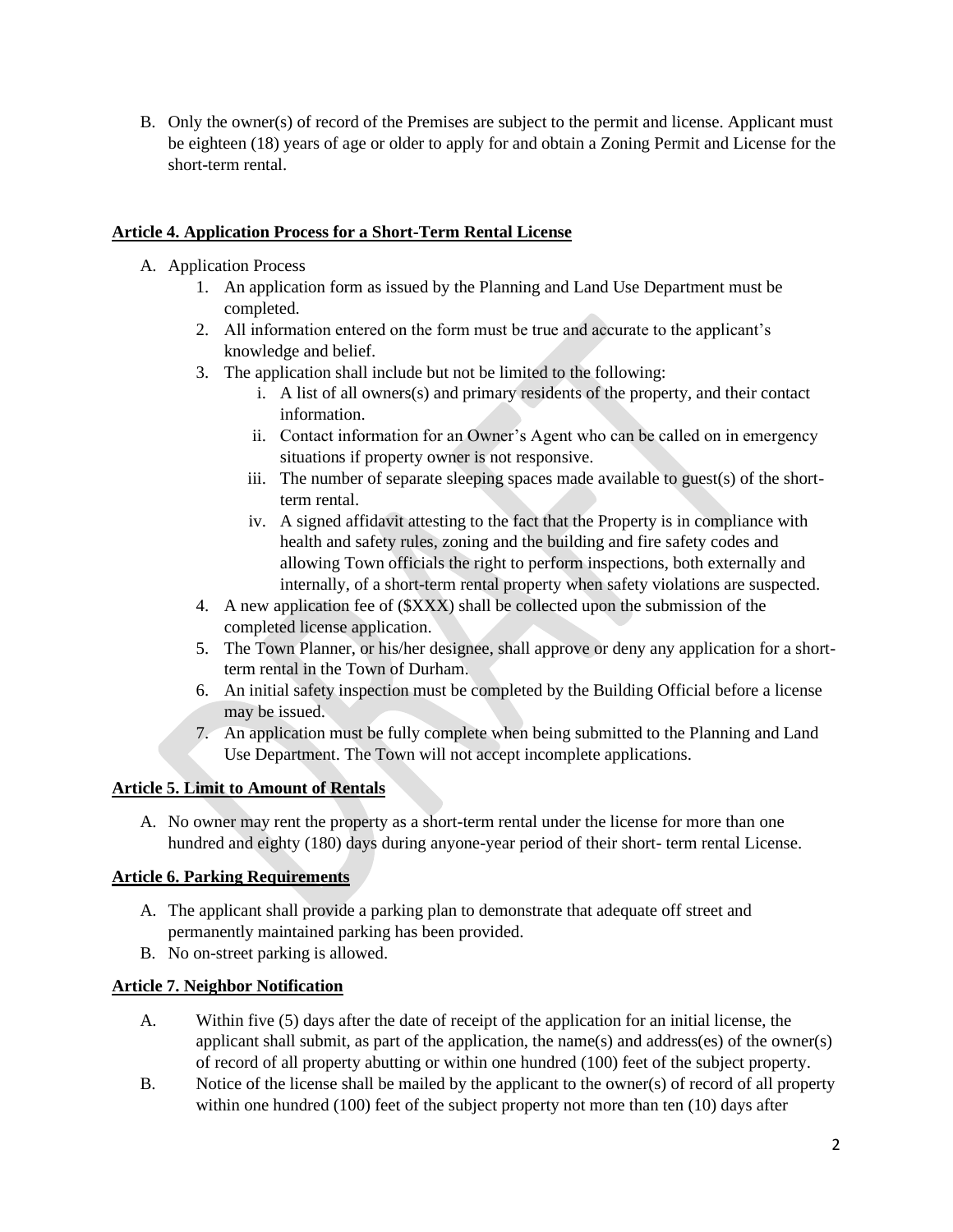application is filed. The applicant shall provide copies of completed certificate of mailings to Planning Department staff for issuance of license.

C. Applications for license renewals are not required to notify abutting property owner(s) as outlined above.

## **Article 8. Floorplan**

- A. The application shall provide a layout/floorplan of the structure or portion thereof to be utilized for the Short-term rental to demonstrate total occupancy.
- B. No room which does not meet the minimum standards of the CT Building Code may be designated as a bedroom.
- C. No area indicated on the floorplan shall be utilized as a bedroom so as to exceed the number of bedrooms per the septic system design, as approved by. approved by the Director of Health or his authorized agent

### **Article 9. Operation Plan**

- A. The applicant shall certify that each floor of the structure has operable smoke and carbon monoxide detectors.
- B. The applicant shall provide the information for a primary point of contact for the property. Such person must have the authority to take immediate remedial actions to address any issues which may arise on the property, 24 hours a day, 7 days a week.
- C. The applicant shall indicate the nature of the proposed use. For the purpose of this section, it is understood that Short Term Rentals are intended to provide temporary housing for a short duration and shall not include Events such as,
	- 1. Receptions for Weddings or other large gatherings
	- 2. Banquets, fundraisers, or any other event sponsored by an agency, business, or nonprofit.
	- 3. Concerts
	- 4. Parties, which create a perceptible off-site impact to other properties including but not limited to loud Noise, trespass, garage/trash accumulation etc.

### **Article 10. Accessory Dwellings**

- A. Accessory dwellings, as defined by the Town of Durham's Zoning Regulations, either attached or unattached, are permitted to be used as short-term rentals provided that:
	- 1. They meet the same standards set forth in this ordinance as a traditional single-family house.
	- 2. They have at least 1 full bathroom.
	- 3. They have proper, functioning heating and cooling.
	- 4. The unit has received a certificate of zoning compliance from the Planning Department.

### **Article 11. Expiration and Renewal Process of License**

- A. Expiration
	- 1. All short-term rental licenses are valid for one year from date issued.
	- 2. Licenses become invalid at 11:59 PM on the listed expiration date of the short-term rental license.
- B. Renewal Process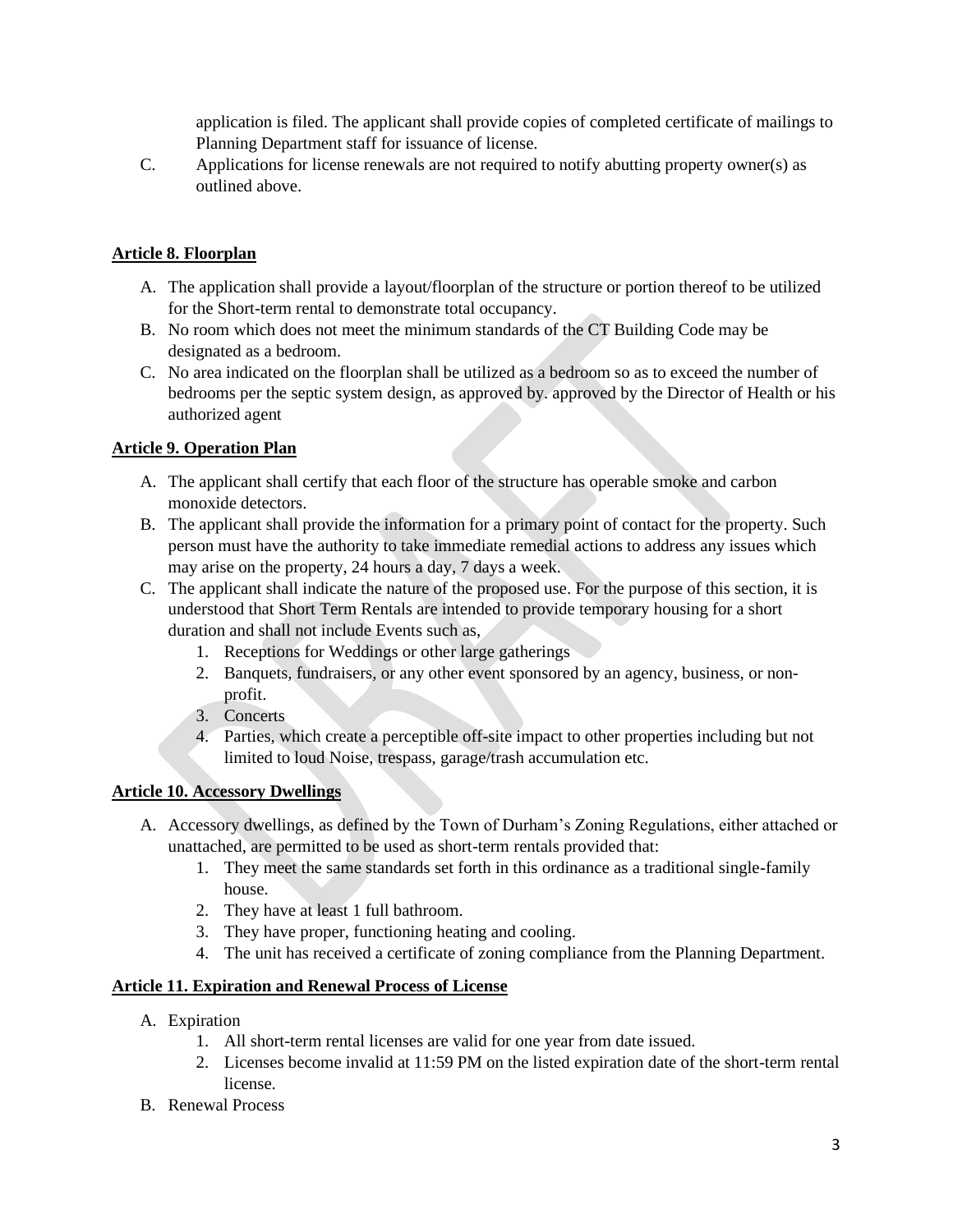- 1. An application for renewal of a short-term rental license must be submitted to the Planning and Land Use Department at least one (1) month but no more than three (3) months before the expiration date of the current license
- 2. Applicants must submit the following forms when applying for a renewal:
	- a. The previously approved license.
	- b. An updated application if any requested information has changed in the past year.
	- c. A renewal fee of (\$xxx).
	- d. Copies of sales tax receipts from the previous rental period.
- 3. The Town Planner, or his/her designee, may authorize a renewal inspection of the property before granting a renewed license. The Town Planner, or his/her designee, may reject an application for renewal.
- 4. A renewal license may only be applied for if the owner holds a valid short-term rental zoning permit and license in the previous year that was not revoked by staff. Renewals may be applied for up to 30 days before they expire.

## **Article 12. Non-transferability**

A short-term rental license is not transferable to another owner or property.

## **Article 13. General Standards**

- A. Maximum Occupancy
	- 1. The maximum occupancy for a short-term rental unit shall be two persons per each bedroom in the unit.
- B. Safety: a short-term rental property must include:
	- 1. Working smoke and Carbon Monoxide detectors with placement following town/State building codes.
	- 2. A working fire extinguisher shall be located in the dwelling at all times when the property is being used as a short-term rental.
	- 3. A clear path of egress is always visible while the property is available for rent.
	- 4. Properly functioning windows and doors in all livable spaces of the dwelling.
	- 5. Sleeping accommodations in accordance with the state building code.
	- 6. Demonstrate compliance with the Town Zoning Regulations, health and safety codes that may apply as determined by the Health Department, the State Building Code, and the State Fire Safety Code.
- C. Conduct
	- 1. Short-term rental guests are subject to all relevant town codes and ordinances. It is up to short-term rental owners to notify their guests of any applicable codes and ordinances and to ensure that they are followed.
	- 2. No guest may spend the night sleeping outdoors.
	- 3. Signage advertising the property as a short-term rental is prohibited.

### **Article 14. Enforcement**

- A. The authorized enforcement agency, as defined in Section II, has the authority to determine if a violation has occurred and to issue citations to correct any violation found to exist.
- B. Operating a short-term rental without a valid short-term rental license as well as using a property as a short-term rental for anything other than the allowed uses stated earlier in this document shall be a violation of this ordinance.